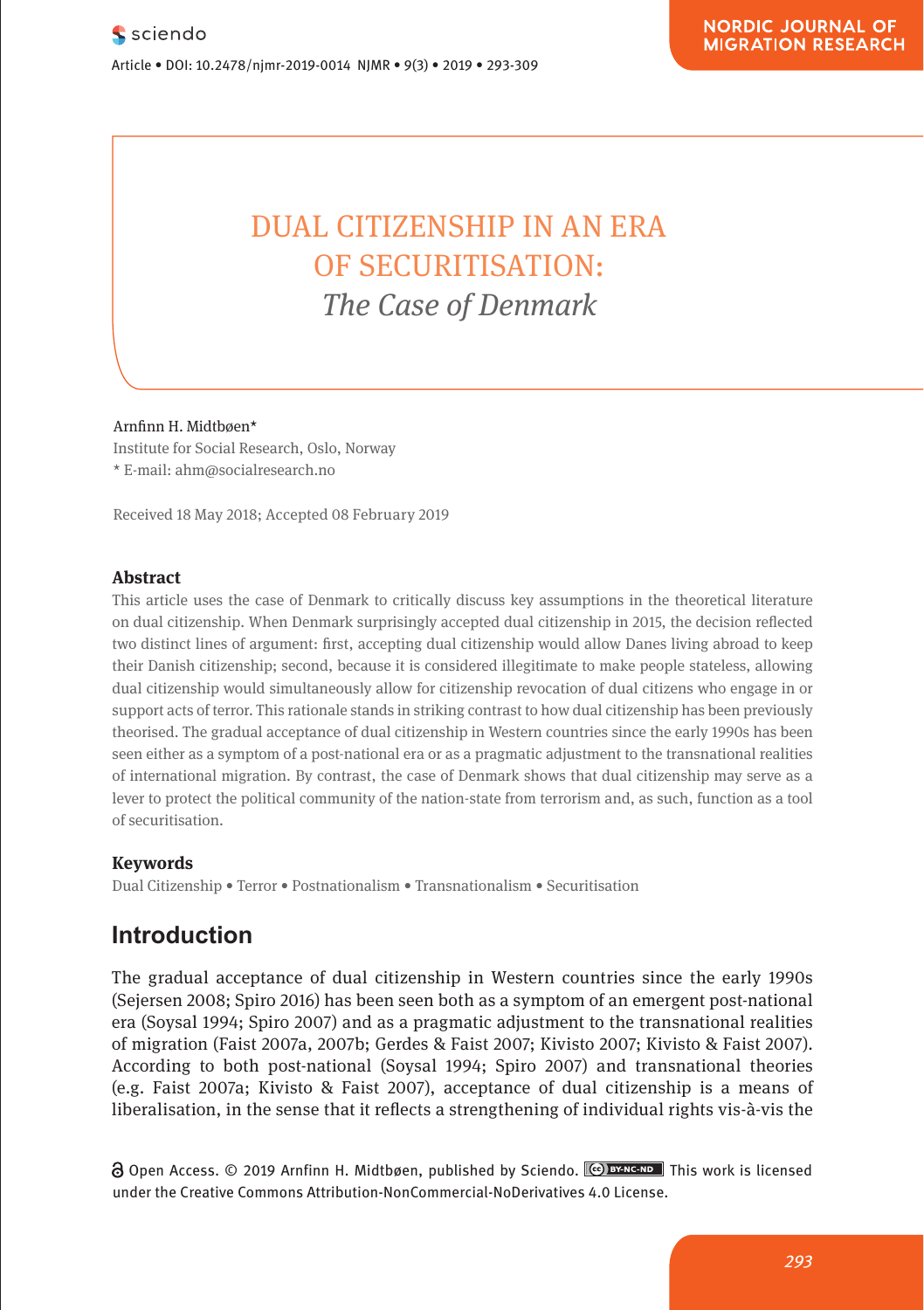nation-state (Faist 2007b: 5). But is this assumption correct? Do nation-states allow multiple nationalities because they lack the capacity to resist or no longer have the incentives to enforce the principle of single citizenship, as Spiro (2016: 4) argues? And is acceptance of dual citizenship necessarily a means of *liberalisation*, emphasising individual rights at the expense of nation-state prerogatives?

This article uses the case of Denmark to critically discuss key assumptions in the theoretical literature on dual citizenship. When Denmark surprisingly accepted dual citizenship in 2015, the decision reflected two distinct lines of argument. First, accepting dual citizenship would allow Danes living abroad to keep their Danish citizenship. Second, because it is considered illegitimate to make people stateless, allowing dual citizenship would simultaneously allow for citizenship revocation of dual citizens who engage in or support acts of terror. Although it is clearly the case that many countries accepted dual citizenship in the 1990s and early 2000s to facilitate integration and that both immigrantreceiving and immigrant-sending countries today accept dual nationality to strengthen the ties to emigrants abroad, the Danish case suggests that dual citizenship also may serve as a lever to protect the political community of the nation-state from security threats. This rationale stands in contrast to how dual citizenship previously has been theorised, demonstrating that acceptance of dual citizenship may be part of an overall trend towards securitisation of citizenship (Aptekar 2016; Macklin 2007; Nyers 2009), in which states are willing to adopt extraordinary measures to ensure the security of their citizens (Wæver 1995).

The article continues by giving an historical account of the changing views on dual citizenship in international law, before presenting theories of dual citizenship developed in the 1990s and 2000s. Next, I turn to the case of Denmark, first, by outlining the development of the country's citizenship policies since 2002, and, second, by conducting an empirical analysis of the arguments for the Danish Government's law proposal of accepting dual citizenship, as they were posed in the Parliamentary debate following the law proposal in 2014. The analysis, as well as media coverage in the wake of the Parliamentary debate, demonstrates that citizenship revocation was one of the key arguments for accepting dual citizenship in Denmark. Based on this finding, I revisit theories of dual citizenship and discuss whether we are entering a new era in the history of dual citizenship – an era of securitisation – in which the grounds of acceptance of dual citizenship include nationstates' wish and ability to expel terrorists from the national community.

#### **A brief history of dual citizenship**

The occurrence of multiple nationalities has been contested throughout the history of the nation-state (Kivisto 2007; Kivisto & Faist 2007; Spiro 2010, 2016; Triadafilopoulos 2007). According to Spiro (2016: 3), belonging to more than one nation-state was – in the first half of the 19th century – seen as 'an offense to nature, an abomination on the order of bigamy'. Dual citizens' divided loyalties and split allegiances in an era in which wars between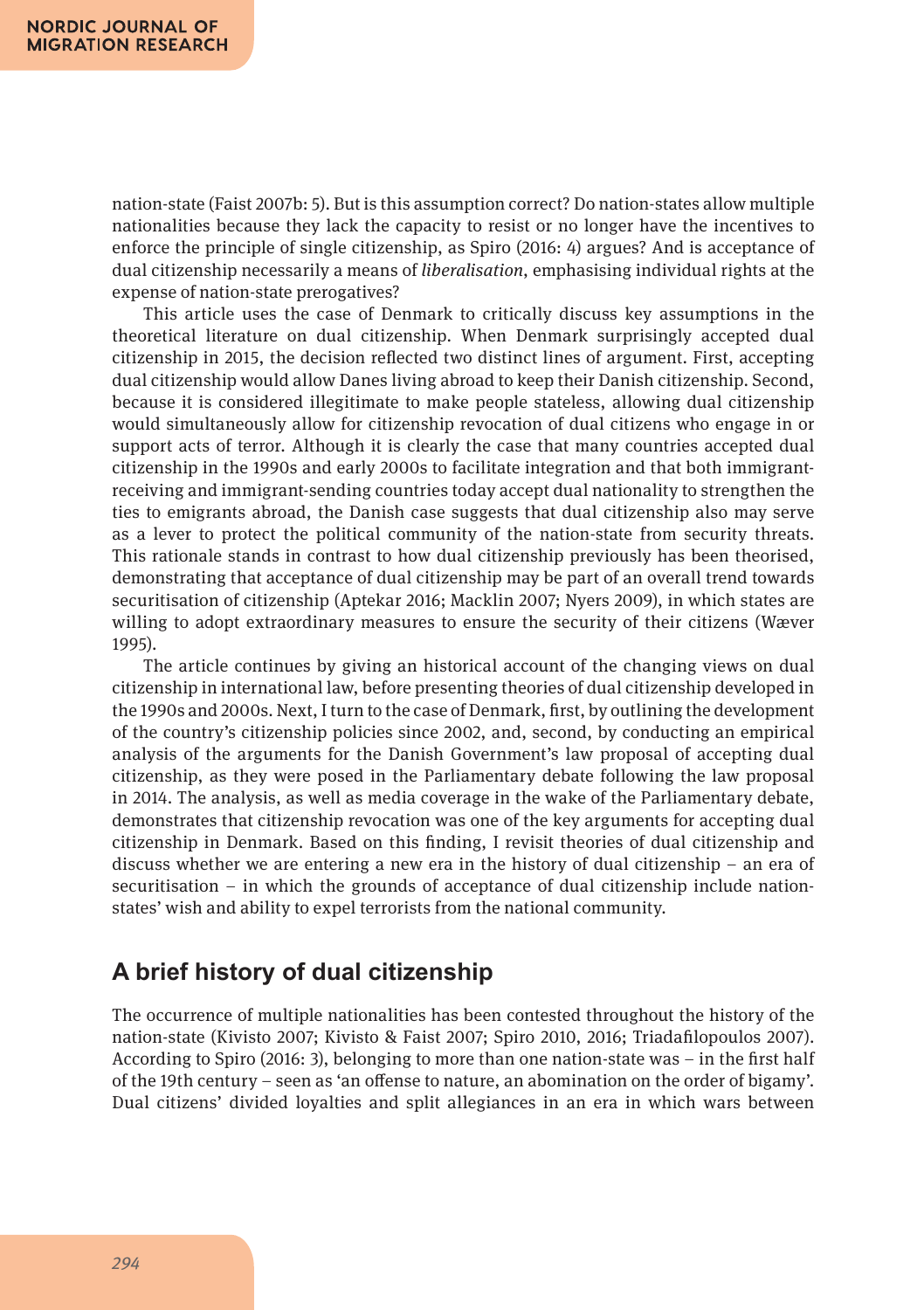nation-states frequently took place were considered a considerable threat: dual citizens were regarded as a potential 'fifth column' within the national community and needed to be avoided.

In the latter half of the 19th century, a time period in which most Western countries developed nationality laws defining the terms for acquisition and loss of state membership, regulations with the intent of avoiding dual citizenship followed two different tracks. First, renunciation of original nationality was introduced as a requirement for naturalisation, and, second, those born with dual citizenship had to choose between the two (Spiro 2016). However, due to the interplay between different regimes of citizenship attribution by birth – some nation-states attributed citizenship to anyone born in their territory (*jus soli*), while others attributed citizenship only to children of citizens by the rule of descent (*jus sanguinis*) – the number of dual citizens increased (Faist 2007b). This was especially the case in immigrant communities in the US, which – in contrast to many European countries – has always based its nationality law on the *jus soli* principle (Spiro 2016: 31). The increasing number of dual citizens sparked bilateral conflicts between the US and European states: as citizenship entails the right of diplomatic protection from the state in the case of mistreatment by another state, dual citizenship creates conditions of interstate conflict (ibid.).

In the aftermath of World War I, the problems of multiple nationalities came to the forefront on the international agenda. The 1930 Hague Convention on Certain Questions Relating to the Conflict of Nationality Laws was meant to solve the core problems related to dual citizenship, e.g. dual citizens' military obligations in the two countries, as well as the question of diplomatic protection. Indeed, the Convention made it clear that both dual citizenship and statelessness were undesirable statuses and that states should avoid both (Hailbronner 2006; Triadafilopoulos 2007). However, the Convention did not succeed in reaching a uniform solution as it also underscored that it is the prerogative of the state to define its nationality law, leaving much room for state discretion (Pilgram 2011: 5). As such, 'The Hague Convention evidenced the international community's continuing distaste for dual citizenship, but the effect was largely ineffectual at combatting the status' (Spiro 2016: 53).

The widespread 'distaste' for dual citizenship (along with statelessness) continued to be reaffirmed in the decades to come. The 1963 European Convention on the Reduction of Cases of Multiple Nationality and Military Obligations in Cases of Multiple Nationality, for example, confirms the general attitude among European countries that dual citizenship was regarded an undesirable status. In contrast to the 1930 Hague convention, however, the 1963 European Convention succeeded in solving the problem of multiple military obligations, by stating that dual citizens should be subjected to military service only in the state in which the individual was ordinarily resident. In fact, this solution reduced the negative aspects of dual citizenship considerably, both from the perspective of dual citizens themselves – who no longer had military obligations in more than one state – and from the perspective of states – making the narrative of dual citizens as a 'fifth column' less substantial. According to Spiro (2016: 61), it would still take decades before dual citizenship was decoupled from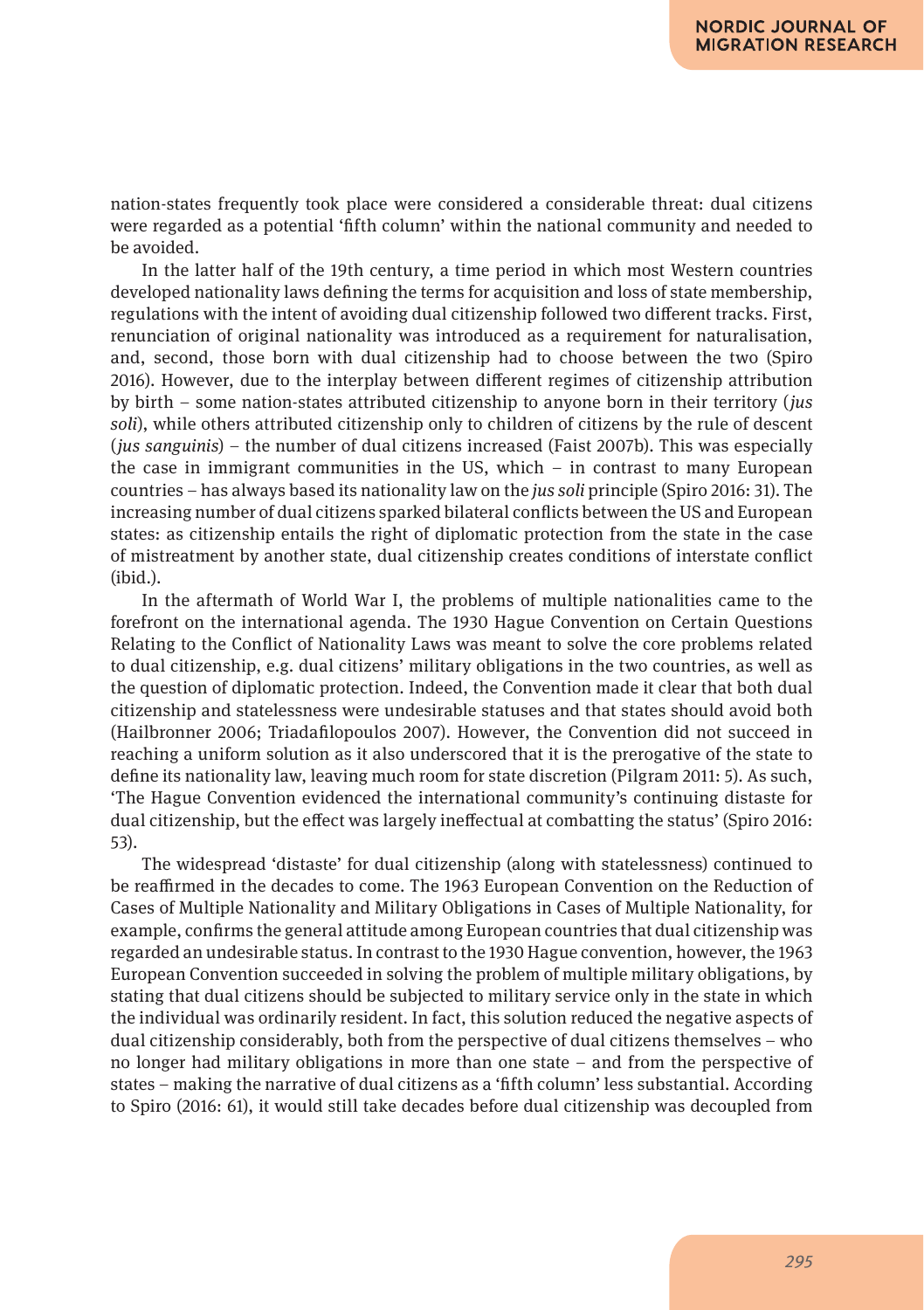marriage metaphors and widespread concerns over split loyalties, but with the enactment of the 1963 Convention, 'the seeds for a tolerant posture were being laid'.

The major change in international law concerning dual citizenship came in 1997. The 1997 European Convention on Nationality – unlike all previous treaties – remained neutral to the status of dual citizenship. As such, it allows for multiple nationality and leaves it to each individual state to decide whether the status should be tolerated (Pilgram 2011). The convention reflects the growing tolerance for multiple nationalities in the international community and demonstrates a major change in the view of dual citizenship: from pure rejection, via being conceived of as an oddity, to the general acceptance, and even active encouragement, of the status today (Kivisto 2007; Spiro 2016).

According to Triadafilopoulos (2007), the principal norm driving the 1997 Convention was inclusion of immigrants and their descendants: 'dual citizenship is now touted as a means of promoting and facilitating the naturalisation of legally resident foreigners and deepening the integration of second and third generations' (Triadafilopoulos 2007: 35). Indeed, while dual citizenship was contested throughout the 19th and most of the 20th centuries because of the potential threats that dual citizens posed to national security, immigrants' incorporation into host societies gradually became an important goal as more and more countries were transformed into net immigration countries from the 1970s onwards (Hansen & Weil 2001). The neutrality of The 1997 European Convention on Nationality must be seen in light of this development. In fact, in some cases, the convention even had a direct effect on the outcome of nationality law revisions: when Sweden changed its nationality law in 2001, which, among other liberalisations, allowed for dual citizenship – as the first country in the Nordic region – this was an explicit response to the changing view on multiple nationalities in international law (Bernitz 2012; Midtbøen 2015; Spång 2007). Many other countries also reformed their nationality legislations in the late 1990s and early 2000s. In 2005, 63% of the countries in the Americas and 61% of the countries in Europe tolerated dual citizenship (Sejersen 2008: 553) – and the numbers have continued to increase ever since (Spiro 2016).

#### **Theories of dual citizenship**

The gradual acceptance of dual citizenship in Europe and elsewhere has been subject to theorising for about two decades. Theories of dual citizenship may be grouped into two broad categories: post-national theory and transnational theory (Bloemraad, Korteweg & Yurdakul 2008). These theories have in common the idea that acceptance of dual citizenship is a response to globalisation and is a by-product of international migration, but they differ in what they conceive of as the driving force. According to post-national theory, introduced by Soysal (1994) in the mid-1990s and later developed by other scholars (e.g. Spiro 2007), the increase in dual citizenship is an inevitable consequence of the human rights regime emerging in the postwar period. Because individuals are granted rights as individuals regardless of national belonging, Soysal (1994) argues that personhood has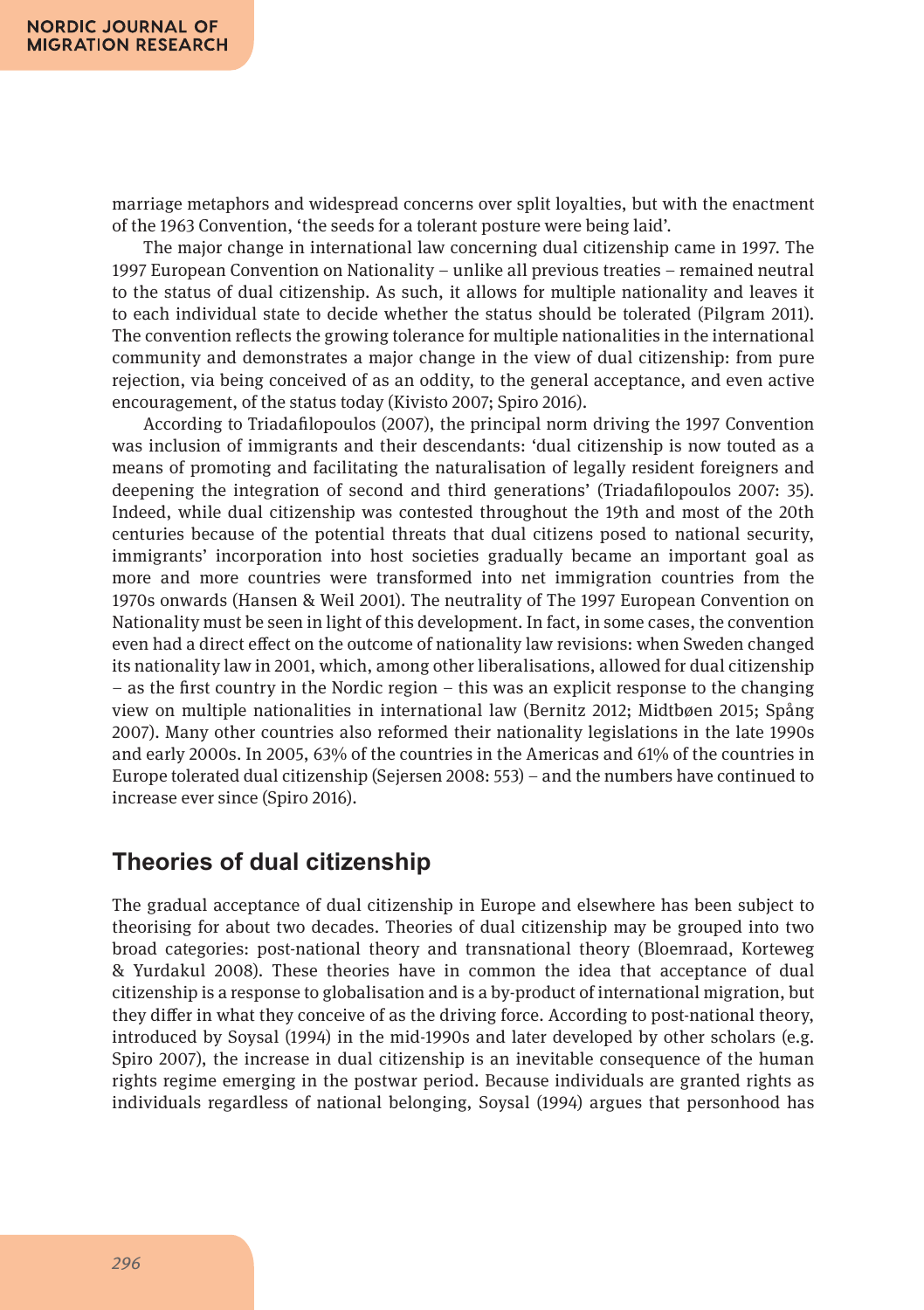replaced nationhood as the key basis of civil, political and social rights. This has led to a situation in which nation-states gradually lose ground as membership organisations, creating a new form of membership – post-national membership – at the global level. Dual citizenship is granted an important place in post-national theory: the increasing tolerance of multiple nationalities from the early 1990s onwards is seen either as a transition period in which national citizenship will be replaced by post-national membership (Soysal 1994) or as a confirmation of the fact that the nation-state is no longer the key basis of rights and membership (Spiro 2007).

Post-national theory assumes that an increasing number of countries will accept dual citizenship because nation-states, in accordance to human rights, must accommodate a growing number of individuals with multiple national memberships. Transnational theory, by contrast, puts less focus on the human rights regime's influence on nation-states' ability to control their population. Rather, transnational theorists such as Faist and Kivisto (Faist 2007a, 2007b, 2007c; Kivisto 2007; Kivisto & Faist 2007) claim that the increasing number of dual citizens is a mere reflection of international migration, which, by default, creates transitional spaces in which individuals have connections, family ties and sentimental bonds to more than one nation-state. According to this perspective, immigrant-receiving countries tolerate dual citizenship 'mainly as a tool to promote the naturalization of immigrants and to close the gap between the resident population and the demos' (Faist 2007c: 1). Immigrantsending countries, on the other hand, tolerate that their emigrants abroad retain their original citizenship because it is viewed as economically beneficial to keep connections with citizens abroad (Faist 2007b: 5; see also Spiro 2016, Ch. 6). In the cases of both immigrant-receiving and immigrant-sending countries, however, 'dual citizenship could be conceived as the political foundation of the transnational experience' (Faist 2007b: 17).

Several scholars have questioned the claims put forward among both post-national and transnational theorists. Bosniak (2002), for example, finds that the idea of a weakened state sovereignty in post-national theory is overstated and points out that – regardless of the increasing numbers of states allowing dual citizenship – nationality law is still the prerogative of the nation-state. Bloemraad (2004) shows that the majority of naturalised immigrants in Canada report that they have only a Canadian citizenship, despite the opportunity of retaining citizenship in the country of origin, and argues that this finding questions the relationship between national citizenship and transnational activities. Finally, Joppke (2003) points out that immigrant-receiving states' acceptance of dual citizenship may, but not necessarily do, reflect a liberal wish to facilitate immigrants' naturalisation. Of course, the wish for immigrant incorporation has been crucial for the acceptance of dual citizenship in many national settings, most notably in Sweden (Bernitz 2012; Midtbøen 2015). Even in this context, however, the idea that acceptance of dual citizenship would strengthen the ties to Swedes living abroad was probably an important reason why most political parties agreed on the law amendment (Spång 2007). Maintaining ties to emigrants abroad was also key when Italy chose to accept dual citizenship in 1992 (Joppke 2003, 2010; Sejersen 2008).

As Joppke (2003) has pointed out, processes of globalisation, of which international migration is an intrinsic part (see also Waldinger 2013), may lead to both de-ethnicisation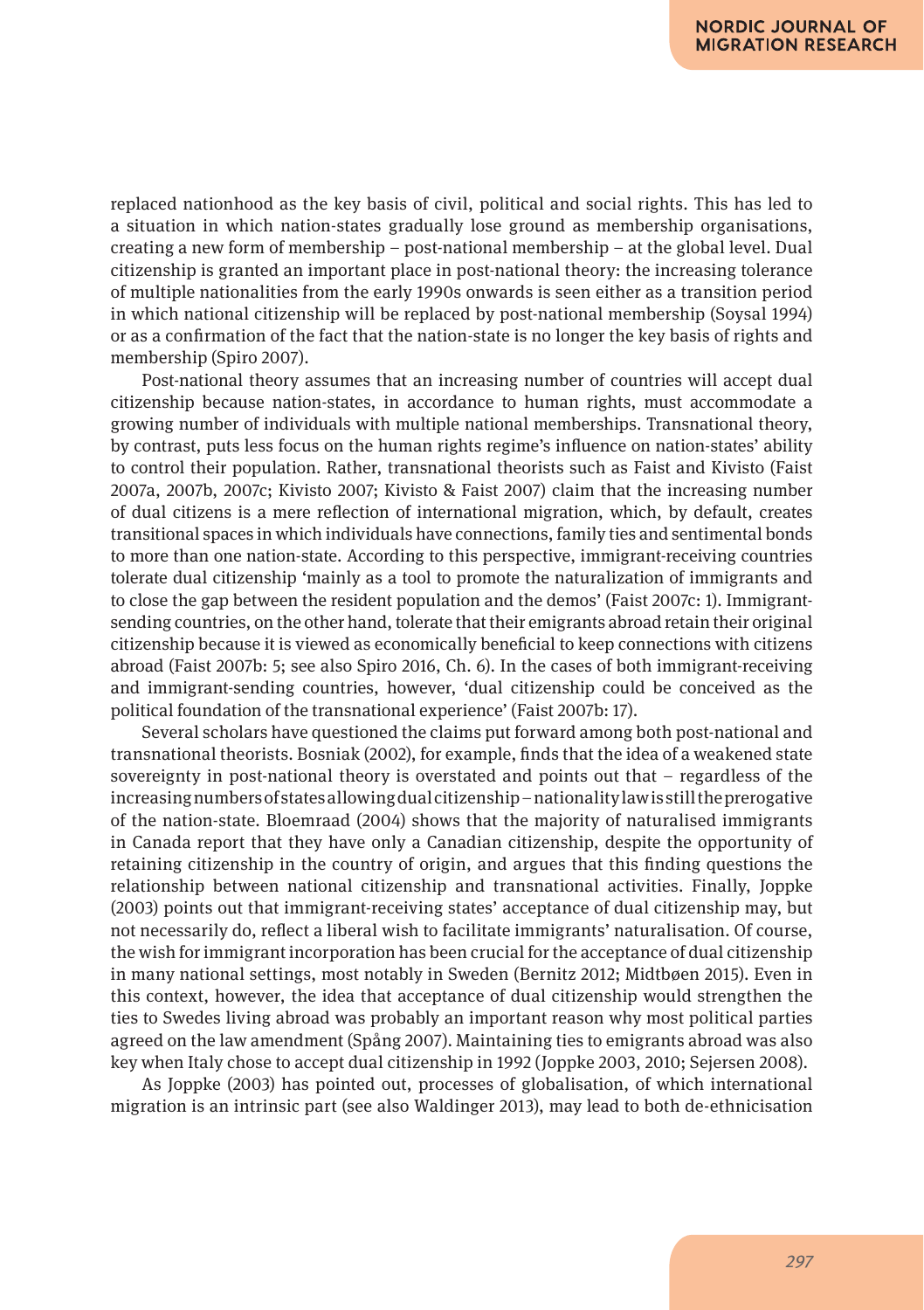and re-ethnicisation of citizenship. De-ethnicisation, regularly advocated by the political left, implies a liberalisation of nationality laws to facilitate immigrants' incorporation in the political community of the nation-state. Re-ethnicisation, by contrast, is usually advocated by the political centre and centre-right and is the result of a wish to strengthening ties to emigrants. Importantly, acceptance of dual citizenship may be the result of both considerations: the political left would argue that acceptance of dual citizenship will increase immigrants' naturalisation incentives and serve as an acknowledgement by the state that residence in the state territory matters for belonging. The political centre and centre-right, on the other hand, would argue that dual citizenship should be allowed for emigrants because membership in the nation is not (only) a question of territorial presence, but also a life-long sentimental bond (Joppke 2003).

Importantly, these points are primarily a critique of the post-national thesis. As noted by Joppke (2003: 454), the bi-directional possibility of nationality law reform, as well as the dependence on the political parties in government, 'is missed by the linear and depoliticized accounts of post-national membership'. By contrast, the transnational thesis opens the possibility for acceptance of dual citizenship on multiple grounds, including the wish to retain ties to emigrants abroad. Nonetheless, the literature on transnational citizenship tends to view acceptance of dual citizenship as a means of liberalisation. Building on the work of Barth (1969), Faist (2007b), for example, distinguishes between fixed and porous boundaries of citizenship: 'Citizenship with porous boundaries implies a high degree of tolerance of dual citizenship and rather short waiting periods for naturalization. Fixed boundaries refer to citizenship policies that emphasize rather restrictive rules, both in terms of naturalization – long time periods, strict qualifications – and of dual citizenship' (Faist 2007b: 36). This clear relationship between boundaries of citizenship and acceptance of multiple nationalities has also been used to explain the peculiar case of the Netherlands, which accepted dual citizenship in 1992, by eliminating the renunciation of original citizenship demand, but chose to reinstate the demand in 1997 and thereby moving back to a single-citizenship regime in principle. According to de Hart (2007), the 1997 law change demonstrates the change in Dutch integration policies in general, moving from a pragmatist pluralist approach in the early 1990s to a more principled assimilationist approach in the end of the decade, with direct bearing on citizenship law.

Drawing on this body of theoretical work, I now turn to the case of Denmark – a country notoriously known for its restrictive naturalisation policies in the 2000s, but that nonetheless accepted dual citizenship in 2015. I start by describing the changing naturalisation regime from 2002 onwards, before I turn to the analysis of the political process leading to the recent acceptance of dual citizenship.

#### **The case of Denmark**

While all the Nordic countries have reformed their citizenship laws in the 2000s, the 1950 act remains in force in Denmark (Ersbøll 2015). Still, a number of changes in Denmark's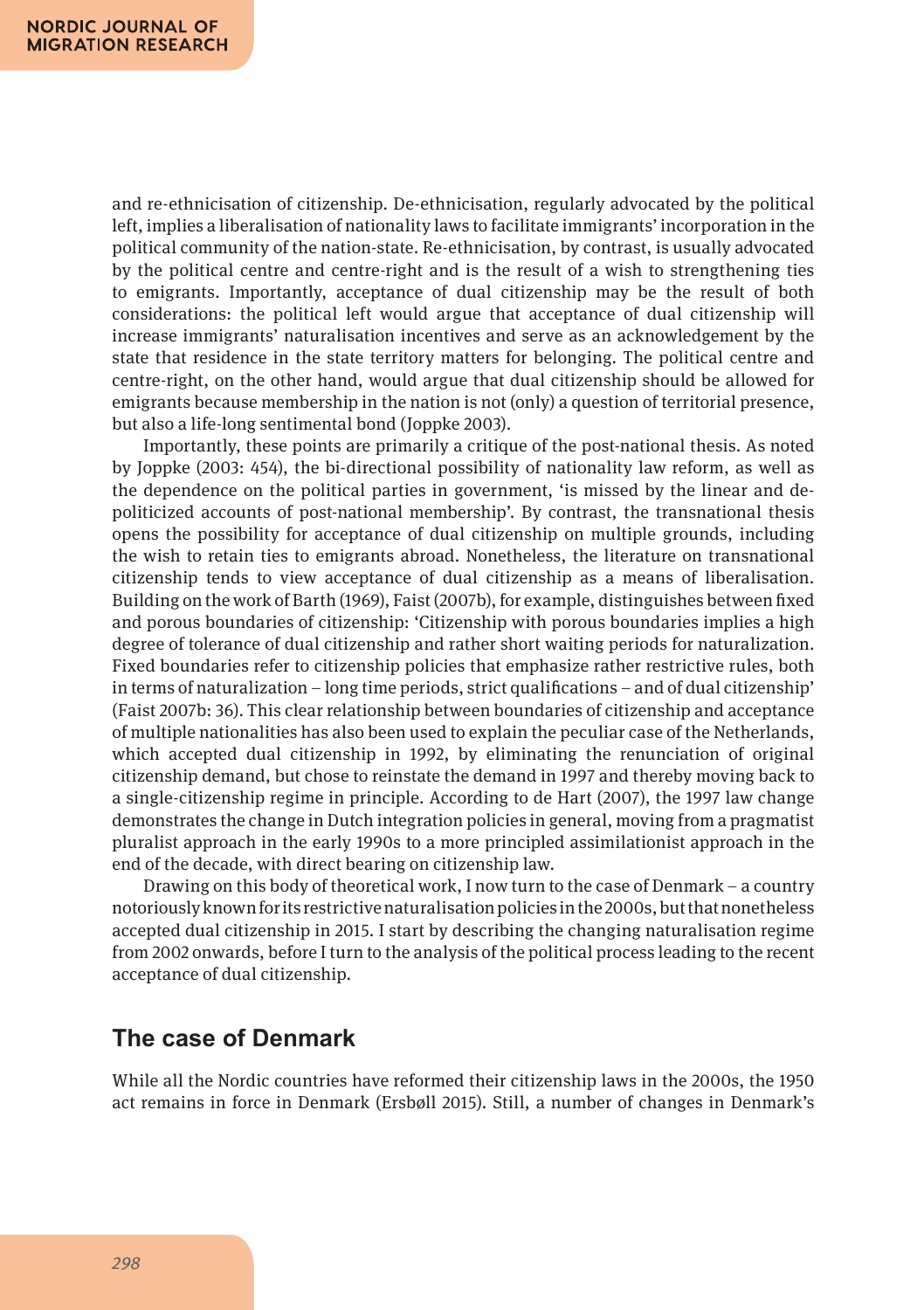nationality legislation were enacted in the 2000s, especially with regard to naturalisation. This is due to the fact that naturalisation requirements in Denmark are defined in guidelines issued by the responsible ministry, rather than being spelled out explicitly in the legal acts, as in Sweden and Norway (Midtbøen, Birkvad & Erdal 2018). The guidelines are subject to negotiation and are decided by the political parties that command the majority in the parliament. Between 2001 and 2011, the majority consisted of the right-wing parties The Liberal Party of Denmark, The Conservatives and The Danish People's Party, and in this time period, a number of restrictive guidelines were issued.

The first changes came about in 2002, including the introduction of an oath of allegiance as a condition for naturalisation; an increase in the required time of residence from 7 years to 9 years; and a test in which prospective citizens were required to document Danish language proficiency and familiarity with Danish society, history and culture. In 2006, further restrictive measures were undertaken: from then on, applicants had to be financially self-sufficient, in the sense that he or she should not have received any welfare benefits for more than 1 of the previous 5 years, and the applicant's familiarity with Danish society, culture and history had to be documented in the form of a new citizenship test. This test was a supplement to the even more rigid language proficiency requirements that had come into force by raising the standards defined by the regulations from 2002. Implementing these changes in 2006, Denmark had one of the most restrictive naturalisation policies in Europe (Brochmann & Seland 2010; Ersbøll 2015; Midtbøen 2015; Mouritsen & Olsen 2013).

However, the restrictive trend came to a preliminary end after the new Danish centre-left government came into office in the fall of 2011 (Ersbøll 2015). Several changes in a more liberal direction were implemented. As of 2014, children of immigrants who are born in Denmark are, under certain conditions, entitled to Danish citizenship by declaration (submitted before the age of 19 years), the language requirement is relaxed and the requirement for economic self-sufficiency has been changed, making it possible to naturalise with a receipt of social benefits for up to  $2\frac{1}{2}$  years within the past 5 years (Ersbøll 2015). Additionally, a new law reform, permitting immigrants to become Danish citizens without having to renounce their original citizenship as well as permitting Danes living abroad to keep or regain their Danish citizenship, was approved by the Danish Parliament in June 2014. The law came into force in the fall of  $2015.<sup>1</sup>$ 

Denmark's acceptance of dual citizenship came as a surprise to anyone who had followed the development of the country's citizenship legislation in the 2000s. When the issue was discussed in a parliamentary debate in Folketinget in 2002, spurred by Sweden's recent acceptance of dual citizenship, Danish citizenship was portrayed as unique and indivisible, and the dissolution of applicant's previous citizenship was referred to as a key mechanism for establishment of Danish identity, which is required to maintain a social and cultural community (Holm 2006). In fact, the radical left-wing party The Red–Green Alliance (*Enhedslisten*) was the only party to vote for an acceptance of dual citizenship in 2002. The issue was also discussed in the Danish Parliament later on, two times in 2008 and again in 2011: the first time after a proposition by the liberal party The New Alliance (later renamed to The Liberal Alliance) and the latter two times after propositions by The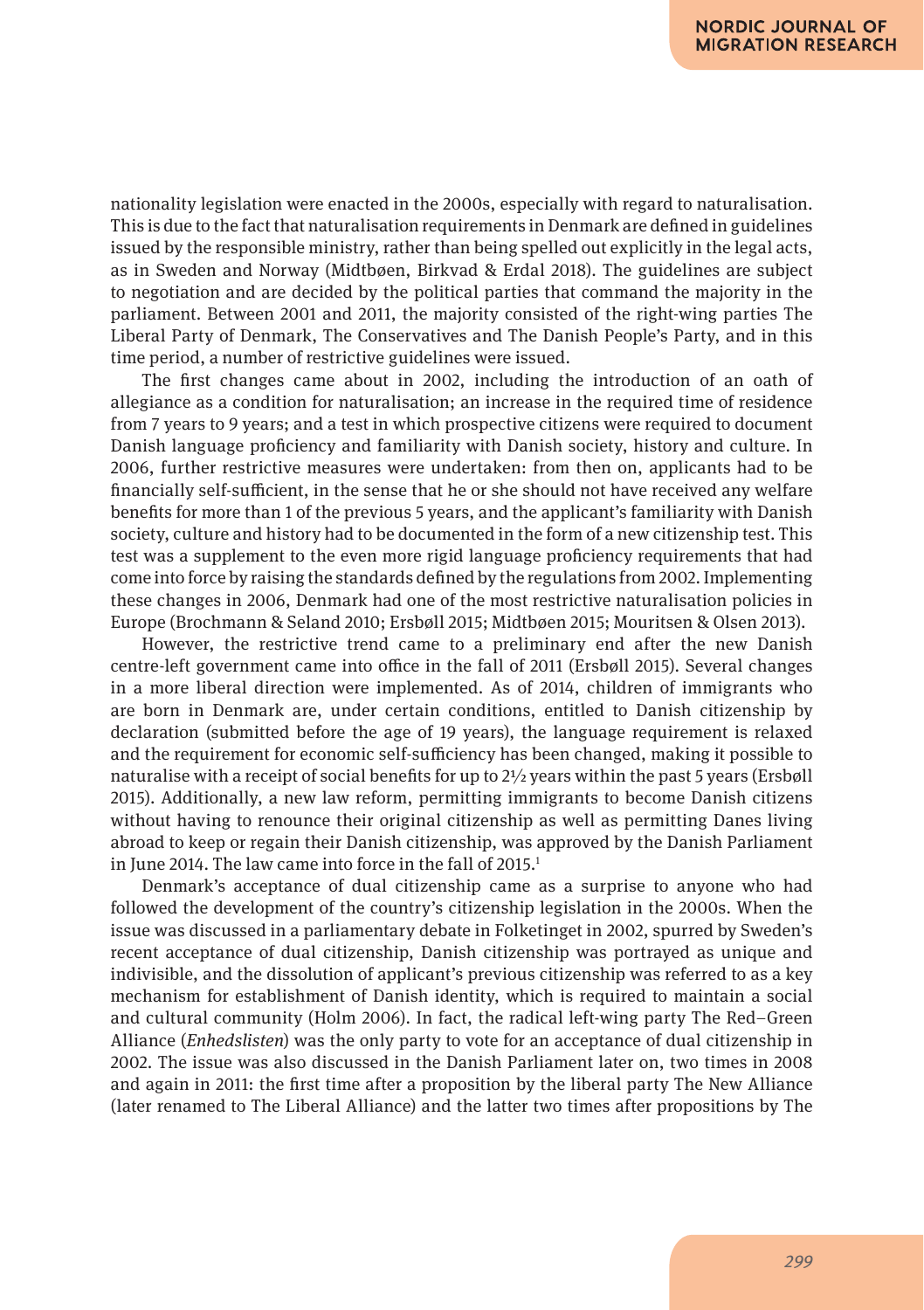Danish Social-Liberal Party (*Radikale Venstre*). In all of these instances, the majority in Parliament, including The Social Democrats (*Socialdemokratiet*) and The Liberal Party of Denmark (*Venstre*), rejected the proposition. In 2014, however, there was consensus almost across the political spectrum that dual citizenship *should* be allowed – the right-wing party The Danish People's Party (*Dansk Folkeparti*) and The Conservative People's Party (*Det Konservative Folkeparti*) being the only dissenters. What can account for this remarkable change in attitudes to dual citizenship among the majority of Danish political parties?

The Parliamentary debate about the government's law proposal in 2014<sup>2</sup> reveals that two distinct arguments for dual citizenship were used. All representatives, from The Red–Green Alliance on the left to The Liberal Party of Denmark on the right, argued that Denmark should accept dual citizenship to allow Danish emigrants to keep or regain their Danish citizenship; in other words, a re-ethnicisation of citizenship, in Joppke's (2003) terms. As the representative from The Liberal Party of Denmark put it:

There is no need to force individuals to give up their original nationality because they want to be citizens of a new country. [...] In practice, the law will allow Danes, who settle in other countries, to retain their Danish citizenship while they also get a citizenship in their new homeland.

Similarly, the representative from The Socialist People's Party stated:

It makes perfect sense that Danish nationals in the future can retain their Danish citizenship, even if they move to another country and become citizens there [...]. Although some people choose to work in another country, it does not mean that their association and affiliation with Denmark become weaker.

On the left side of the political spectrum, the transnational reality of international migration was highlighted even more directly. In these statements, accepting dual citizenship was seen as a natural reflection of globalisation and the positive effects were seen as beneficial for both Danes abroad and immigrants living in Denmark. As pointed out by the representative of The Red–Green Alliance, for example:

We live in a globalized world. Identity and belonging, emotions and loyalty, may well be divided in two. You can have home two places, and you can have your heart in several places. This applies both to Danes who travel the world and to other people who come here and become Danes.

However, the representatives from the Social Democrats and The Liberal Party of Denmark also argued along a very different line of reasoning: accepting dual citizenship would allow for citizenship revocation of dual citizens who engage in or support acts of terror. Since Denmark traditionally has based its legislation on the principle of citizenship exclusivity and the country obeys the important principle in international law, established by the 1930 Hague Convention, that no person shall be made stateless, accepting dual citizenship was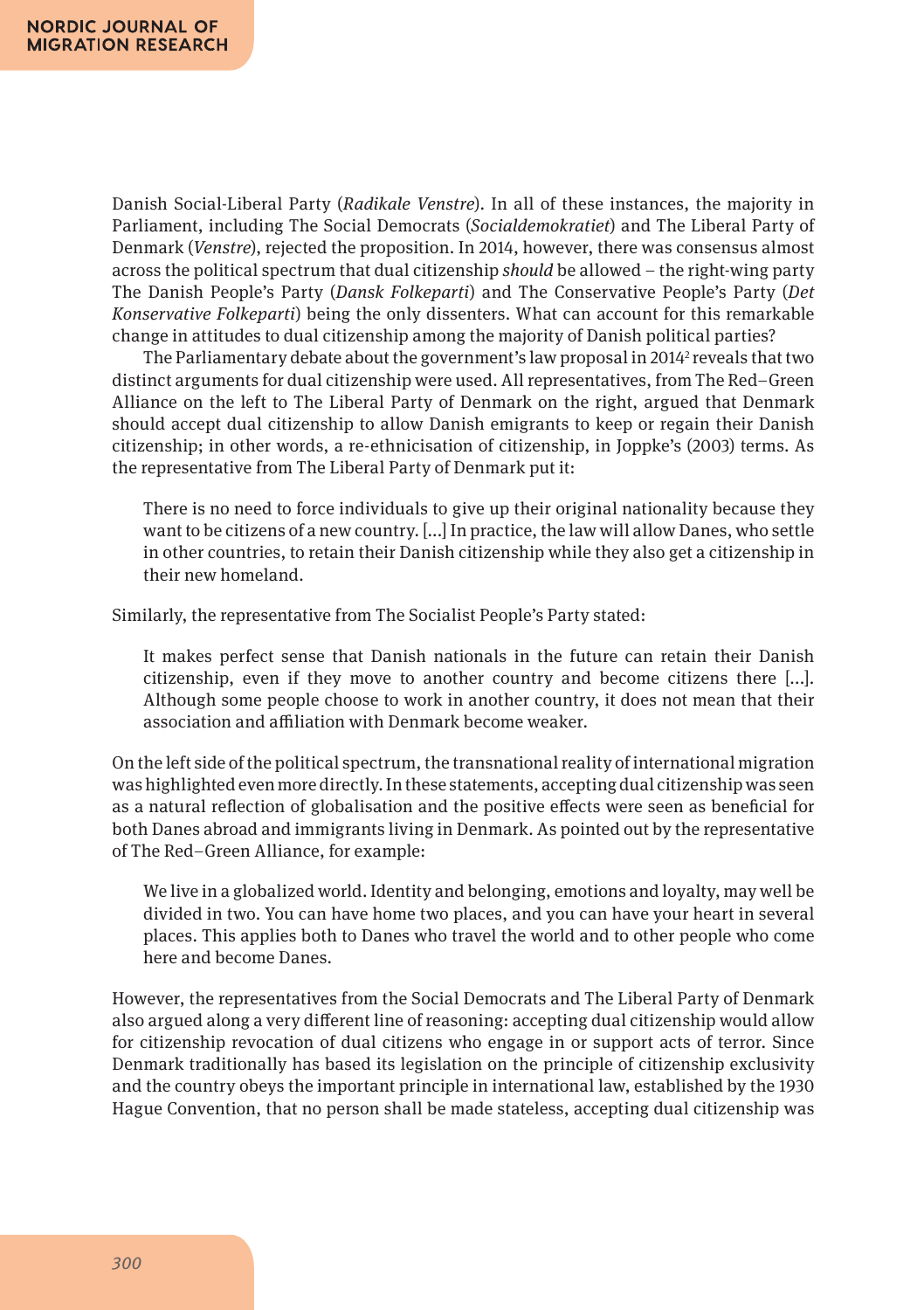necessary to allow for citizenship stripping. As the representative of The Liberal Party of Denmark (*Venstre*) stated in his introduction to the Parliamentary debate:

Today, we are writing a small piece of Danish history. Today, we are making a paradigm shift. Along with a number of other countries, we no longer wish to reject dual citizenship. We have changed our position, and our attitude for that matter. [...] Accepting dual citizenship allows us to expel Danish nationals who commit crimes against Denmark, like terrorism. If they are also a citizen of another country, then we can take that Danish citizenship from them and deport them to their original homeland.

Similarly, as argued by the representative from the Social Democrats:

Dual citizenship provides a better opportunity to expel people if they misuse their Danish citizenship. This is the correct way to do it, because we need to use dual citizenship to enable the positive development of democracy and not to cheat or to carry out acts of terrorism or major crimes in the country you choose to settle in.

This new argument – accepting dual citizenship as a security measure – had not been on the table in previous Parliamentary debates about dual citizenship in Denmark. Although terrorism had been discussed in the Scandinavian countries in the aftermath of 9/11 and the series of terror attacks on European soil in the following years, debates about the prevention of terrorist acts in this context arose with the phenomenon of 'foreign fighters'. This term refers to young individuals, often born and bred in European countries, who travel to Syria or Iraq to join the Islamic State (also known as the Islamic State of Iraq and Syria [ISIS]). Indeed, as the representative of The Liberal Party of Denmark stated in the Parliamentary debate:

There have been some Syria fighters who have Danish citizenship, and they are precisely the proof that when things are at stake, there is not a question of what is written in the passport, there is a question of what is in the heart. In these cases, we would have the opportunity to withdraw from the Syria fighter his Danish passport, granted that he also had a passport in another country, because he had gone to war and fought against Danish troops.

Although the left-wing politicians in the Danish Parliamentary debate included the ability of immigrants to retain their original citizenship when arguing that dual citizenship should be accepted in Denmark, the possibility of re-establishing ties to Danish emigrants abroad and the legal opportunity to strip terrorists from their Danish citizenship stand out as the key arguments that enabled Denmark's U-turn on the question of dual citizenship. This conclusion is also supported by media reports from 2014, when the government's law proposal attracted much attention among the Danish public. Under the heading 'Dual citizenship may lead to more expulsion of criminals', the newspaper *Berlingske* interviewed the Minister of Justice, Karen Hækkerup from the Social Democrats, before the Parliamentary debate on the issue.<sup>3</sup> Hækkerup made it clear that the law proposal would make it possible for Danish authorities to revoke citizenship from terrorists: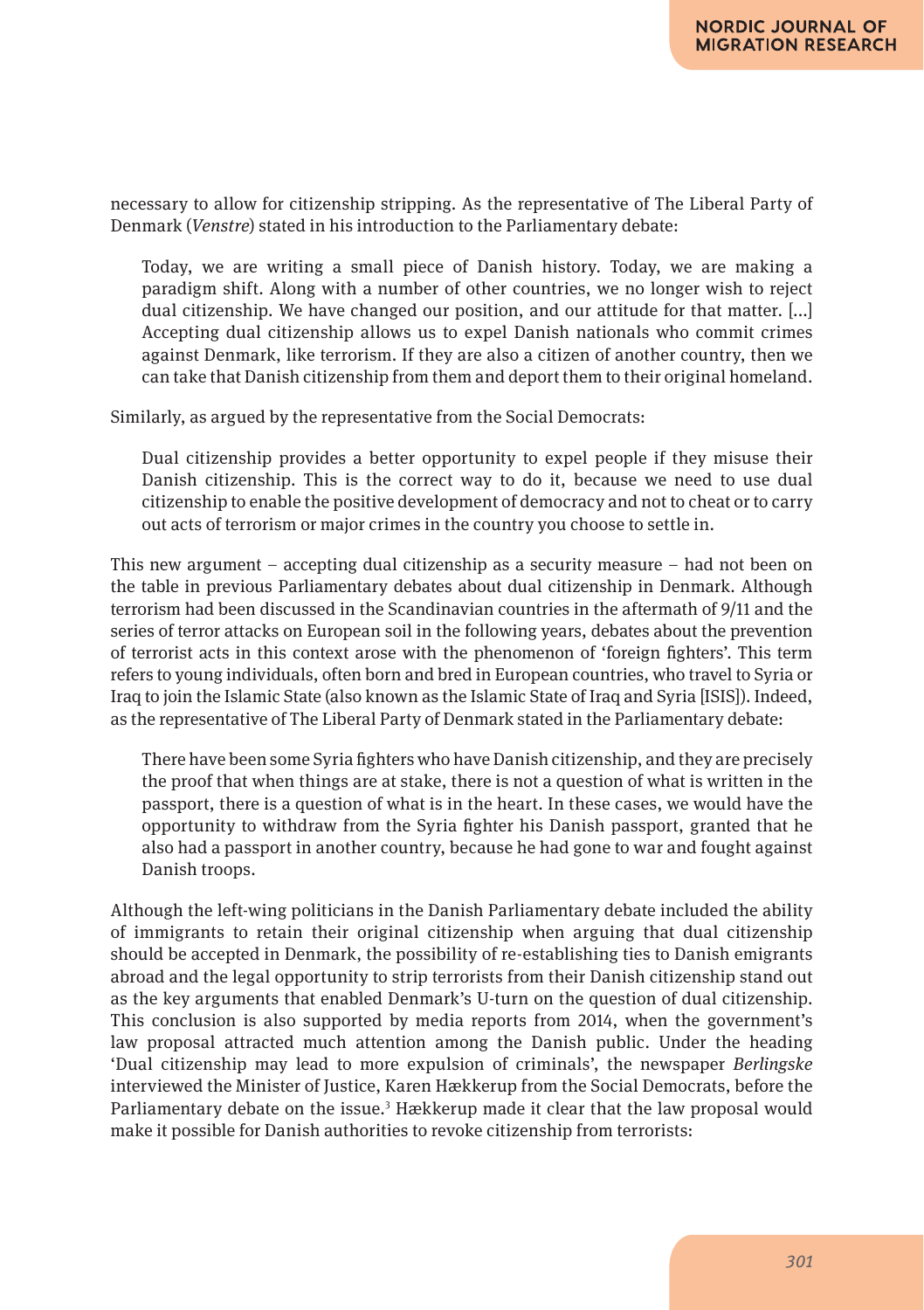[Allowing dual citizenship] will enable us to expel the criminals we previously have not been able to expel. [...] When people get the opportunity to get dual citizenship, we will actually have the opportunity to deprive them from their Danish citizenship at a later stage.

Explaining why the law proposal would also be supported by The Liberal Party of Denmark, which previously had been strongly against dual citizenship, Jan E. Jørgensen from The Liberal Party, said in the same interview:

There is a little twist to this. In the future, we will be able to deprive people of their Danish citizenship. For example, if they commit a crime against state security, such as terrorism, we can actually expel them.

This new argument seems to have changed the context of discussion in the Danish Parliament and created an interesting, new alliance between the left, the centre and the centre-right in Danish politics – combining elements of de-ethnicisation, re-ethnicisation and securitisation as grounds of acceptance. The existence of such an alliance is clearly illustrated by the change from the overwhelming support of the principle of single citizenship in 2002 to the overwhelming support of dual citizenship in 2014, leading to the *de jure* acceptance of dual citizenship in Denmark since 1 September 2015.

#### **Denmark in context: citizenship revocation as a counterterror measure**

Denmark is not an outlier in making law amendments to increase security in the post-9/11 era. Indeed, one of the most striking trends in Western countries' immigration policies in the 2000s is securitisation and strict border enforcement since the 9/11 terror attacks in 2001. The concept of securitisation is normally applied to situations in which the states transform certain individuals or groups of individuals into matters of security, enabling extraordinary means to be adopted to ensure the security of ordinary citizens (Wæver 1995). This trend towards securitisation has also spilled over to the field of citizenship legislation (Aptekar 2016; Macklin 2007; Nyers 2009). In the field of citizenship, the concept of securitisation best applies to citizenship revocation as a tool that is used to prevent individuals from joining terror organisations or travelling abroad as 'foreign fighters', as well as to punish individuals engaging in acts of terror (Joppke 2016).

Britain started this new trend by its change of the nationality law in 2002, which was a direct response to the 9/11 terror attacks. The change in legislation made it possible to revoke citizenship from naturalised individuals with dual citizenship who had done anything 'seriously prejudicial to the vital interests of the United Kingdom' (Macklin 2007; Mills 2016; Sykes 2016). This provision was later broadened and, today, Britain allows citizenship stripping of both Britain-born and naturalised citizens granted that it is 'conducive to the public good' (Lavi 2011; Macklin 2014). Following Britain, countries like Canada and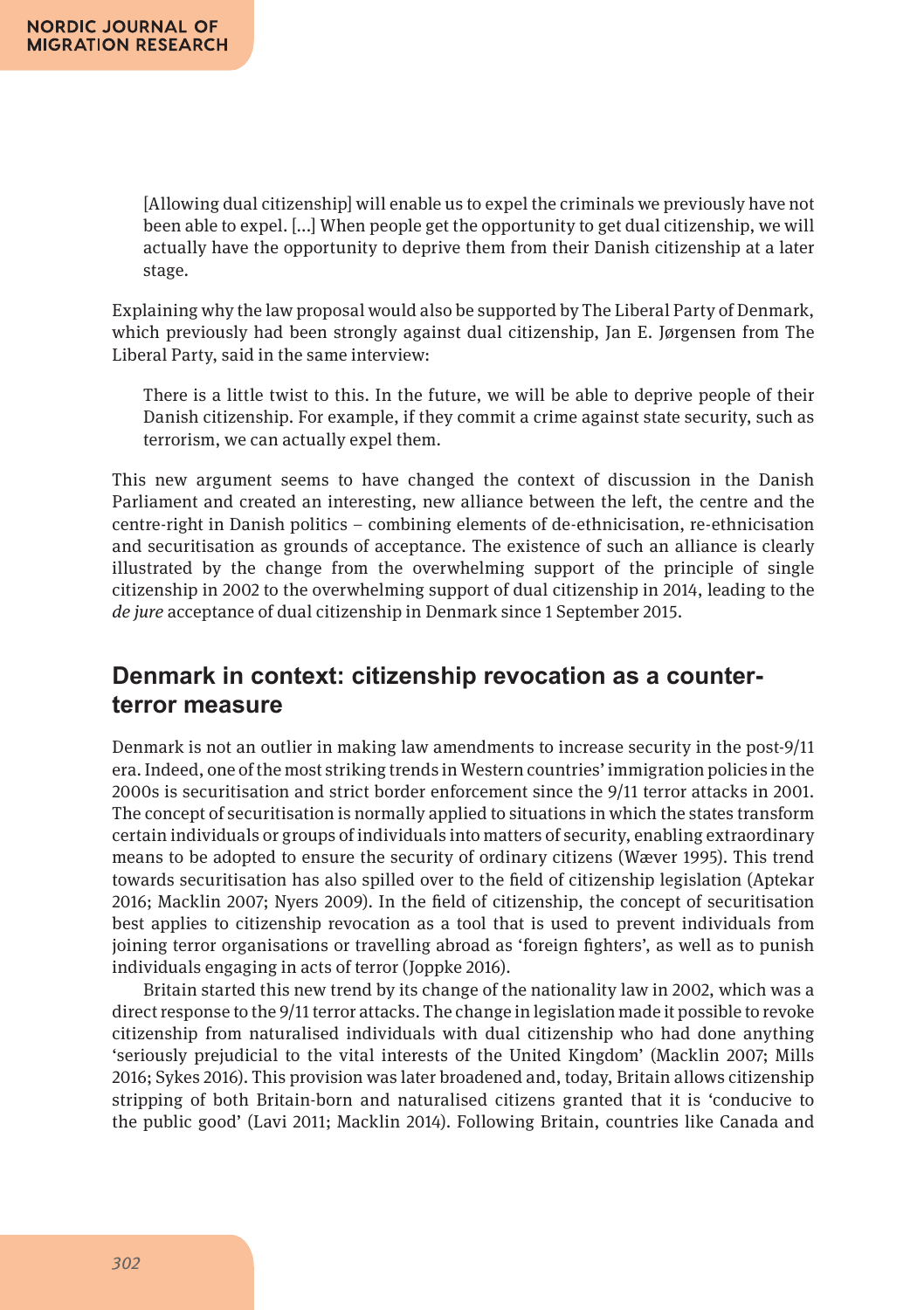Australia also opened up for citizenship revocation in 2014 and 2015, respectively,<sup>4</sup> while countries such as Austria, the Netherlands and the US are currently contemplating (Bauböck & Paskalev 2015). Denmark was part of this new trend when the country allowed for dual citizenship while simultaneously opening up for citizenship revocation in 2015.

Interestingly, Norway has recently followed the Danish development. In December 2016, the right-wing government consisting of The Conservative Party [*Høyre*] and the right-wing Progress Party [*Fremskrittspartiet*] proposed a legal change providing for loss of citizenship concerning persons who have been convicted of serious criminal acts and criminal acts that defy fundamental national interests (The Norwegian Ministry of Justice and Public Security 2016). One year later, the Government – which after the 2017 election also included The Liberal Party [*Venstre*] – stated in its political platform [*Jeløya-erklæringen*] that the government would introduce dual citizenship in Norway. Similar to the Danish case, this came as a surprise as both The Conservative Party and The Progress Party traditionally had been strongly against dual citizenship. However, echoing the Danish Minister of Justice, Sylvi Listhaug from the Progress Party, who was then Minster of Immigration in Norway, said to the newspaper *VG*:

Dual citizenship is a prerequisite for depriving people of their Norwegian citizenship if they have committed terrorist acts or the like. This is one of the reasons why the Ministry of Justice now proposes to allow for dual citizenship.5

The formal proposition (The Norwegian Ministry of Education and Research 2018) was put forward to the Parliament in August 2018 and was discussed on December 6 the same year. All parties voted in favour of dual citizenship, except for The Norwegian Labour Party [*Arbeiderpartiet*] and the agrarian Centre Party [*Senterpartiet*], securing a strong parliamentary support for the Government's proposition on the basis of a debate strikingly similar to the one in the Danish Parliament in 2014 (Midtbøen 2019).

A growing body of literature discusses the implications of the new trend towards citizenship revocation on the grounds of terrorism (e.g. Bauböck & Paskalev 2015; Hailbronner 2015; Herzog 2015; Joppke 2016; Lavi 2011; Macklin 2014; Macklin & Bauböck 2015; Spiro 2014). Predominantly, however, these discussions have concerned the normative aspects of citizenship stripping and not the implications of introducing citizenship revocation in traditional single-citizenship countries. The case of Denmark (and Norway) shows that the urge to introduce citizenship revocation on the grounds of terrorism in single-citizenship countries needs to be linked to acceptance of dual citizenship. This development fundamentally challenges established theories of dual citizenship.

## **A third phase in the history of dual citizenship?**

The dominating theories of dual citizenship – stemming from the influential post-national and transnational theses developed in the 1990s and early 2000s – reflect important changes in citizenship policies at that time of conception. The number of countries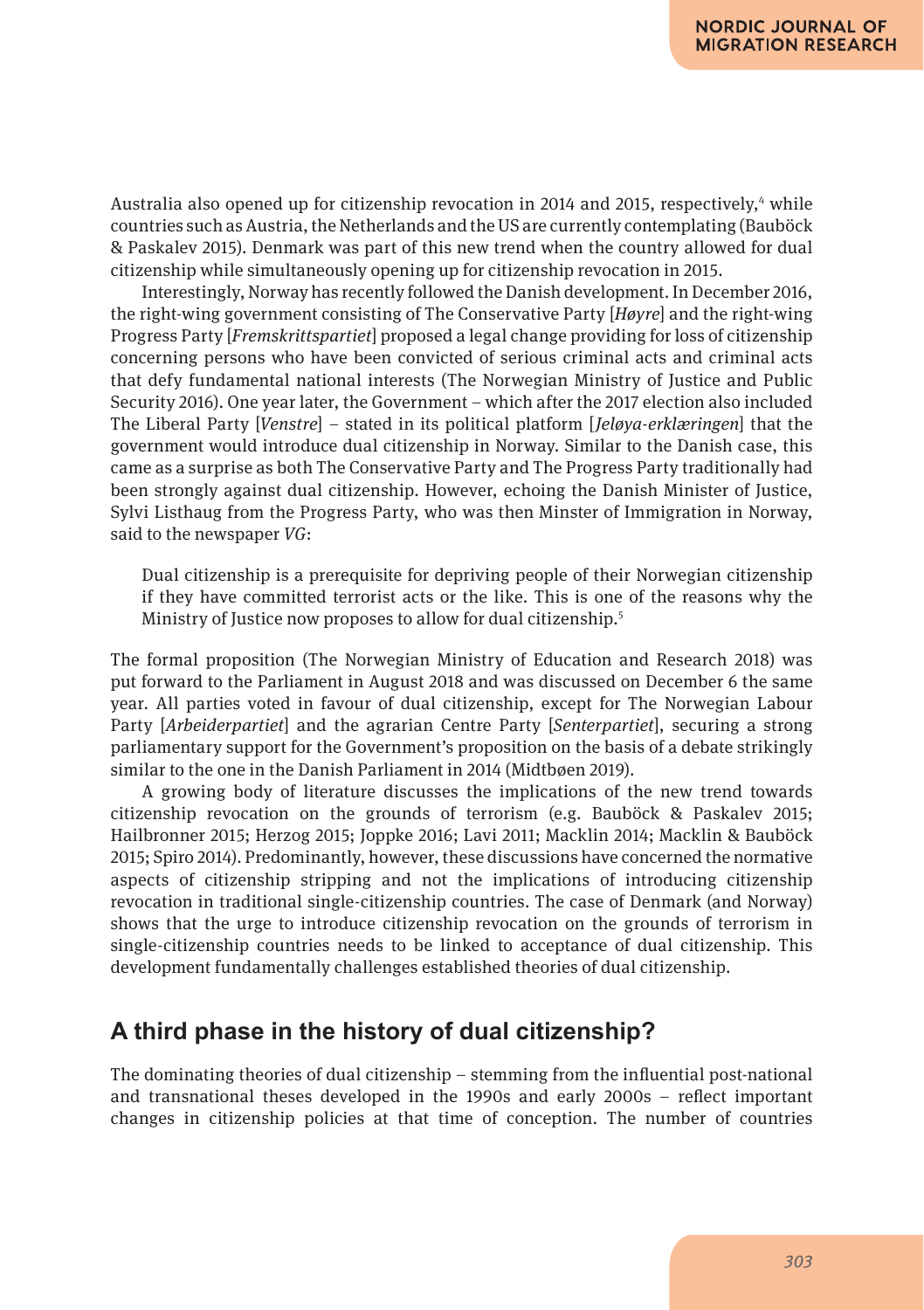accepting dual citizenship, and not least the number of dual citizens in the world, was on the rise. This development started in the late 1980s, accelerated in the 1990s and boomed in the 2000s (Sejersen 2008). However, both post-national and transnational theorists tended to analyse the development in rather simplistic ways, focussing either on nation-states' lack of power to resist (post-nationalism) or their active wish to incorporate immigrants into the political community (transnationalism). This is and has always been a rather skewed version of realities. Although the wish for immigrant incorporation was an important ground for accepting dual citizenship in many national settings, the wish to maintain ties to emigrants abroad has also been an important reason why many countries initially accepted dual citizenship (Joppke 2003, 2010; Sejersen 2008). In the 2000s, this reethnicisation of citizenship (Joppke 2003) gained ever more prominence as many countries in South and Latin America, Asia and Africa changed their previous reluctance towards dual citizenship and today embrace the status – because they have realised that emigrants can represent an important resource for the sending country (Spiro 2016). Acceptance of dual citizenship to be able to implement citizenship revocation, as happened in Denmark in 2015 and as will happen in Norway within a short amount of time (the amendment to the Norwegian Citizenship Act is expected to enter into force in 2020), represents yet another new development in the history of dual citizenship.

Given the current move towards the securitisation of citizenship (Aptekar 2016; Macklin 2007; Nyers 2009), one can even ask whether the trend towards citizenship revocation, in which dual citizenship – in most places – serves as a necessary precondition, represents a third phase in the historical development towards toleration of multiple nationalities. In what can be rightfully coined the era of the nation-state, lasting from the French revolution to the end of World War II, dual citizenship was categorically rejected by all nation-states, due to concerns about divided loyalties and split allegiances. In the first decades of the postwar period, the Western world went through a fundamental transformation spurred by the rapid growth in international migration, particularly from the mid-1960s onwards. This phase, lasting to the early 2000s, can probably be coined the era of globalisation. In this period, dual citizenship was gradually accepted – first in Britain, and later in France and Canada – and in the 1990s and early 2000s, a range of countries followed (Sejersen 2008; Spiro 2016). In many of these cases, the acceptance of dual citizenship was due to a wish to incorporate new immigrants into the political communities by speeding up the naturalisation process, while, in others, the key driver of acceptance was the ability to retain ties to emigrant communities. Both these drivers of change were fuelled by processes of globalisation.

In the post-9/11 period, however, things seem to have changed. Starting with Britain in 2002 and later followed by countries such as Australia, citizenship revocation of dual citizens was made possible by amendments in national legislations. In Denmark, most notably, dual citizenship was tolerated in 2015, among other grounds, to be able to expel prospective or actual terrorists from the national community. In what might be coined the era of securitisation, starting in 2001 and still continuing, the acceptance of dual citizenship has continued to increase. However, in this phase, a new function of dual citizenship seems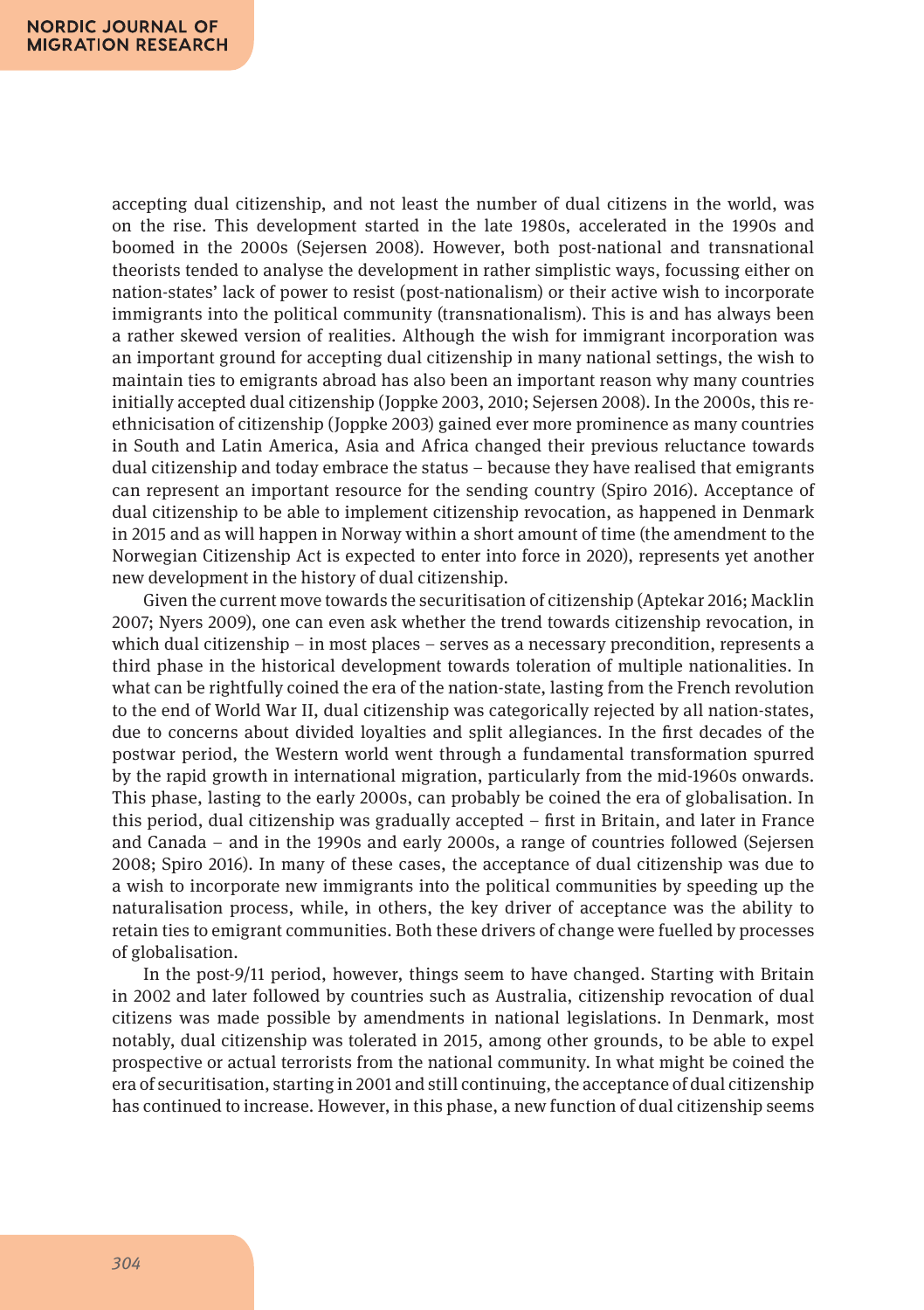to have come to the fore: the ability to revoke citizenship and expel from the national territory individuals who support or engage in acts of terror may be introduced as an argument for accepting dual citizenship in traditional single-citizenship countries.

#### **Conclusion**

Linking the recent acceptance of dual citizenship in Denmark to the trend towards citizenship revocation in several Western countries, this article has contributed to the scholarly literature in two ways. Empirically, I have shown that, in the case of Denmark, dual citizenship was introduced partly to enable the authorities to expel future terrorists from Danish soil. Compared to previous analyses of processes leading to the acceptance of dual citizenship elsewhere, this is a fundamentally new rationale for introducing dual citizenship. The Danish case also suggests that future studies of acceptance of dual citizenship in single-citizenship countries need to carefully examine the key drivers of this development.

Theoretically, I have argued that although post-national and transnational theories of dual citizenship reflected the development of citizenship legislation of the era in which they were conceived, they cannot account for the new trend of citizenship revocation, in which dual citizenship may play a key role. Especially, post-national theories tend to take for granted that acceptance of dual citizenship is a means of liberalisation. However, the case of Denmark suggests that dual citizenship may be accepted on multiple grounds: as a wish to facilitate immigrants' naturalisation (de-ethnicisation), as a wish to maintain or reestablish ties to Danes living abroad (re-ethnicisation) and as a wish to revoke citizenship from individuals who support or engage in acts of terror (securitisation). According to Joppke (2003), the direction of citizenship policies will depend on whether the political left or the political rights constitute the parliamentary majority. However, in the case of Denmark, an alliance between otherwise political opponents led to a mutual agreement of accepting dual citizenship, albeit on different grounds. The same development has taken place in Norway (Midtbøen 2019).

The facts that dual citizenship, in most places, is a precondition for citizenship stripping and that several countries now are opening up to citizenship revocation as part of their counter-terror strategies may point in the direction of an emerging third phase in the history of dual citizenship. Historically, dual citizenship was seen as an anomaly, a threat to national security resembling the threat of bigamy to the institution of marriage. As part of the related processes of globalisation, increasing international migration and the rise of the human rights regime, dual citizenship was gradually accepted from the 1970s onwards, although it was for decades considered an oddity. In the 1990s, the process of toleration accelerated and – fuelled by the 1997 European Convention on Citizenship, the first convention to allow for dual citizenship – the number of countries accepting dual citizenship boomed and has continued to increase ever since.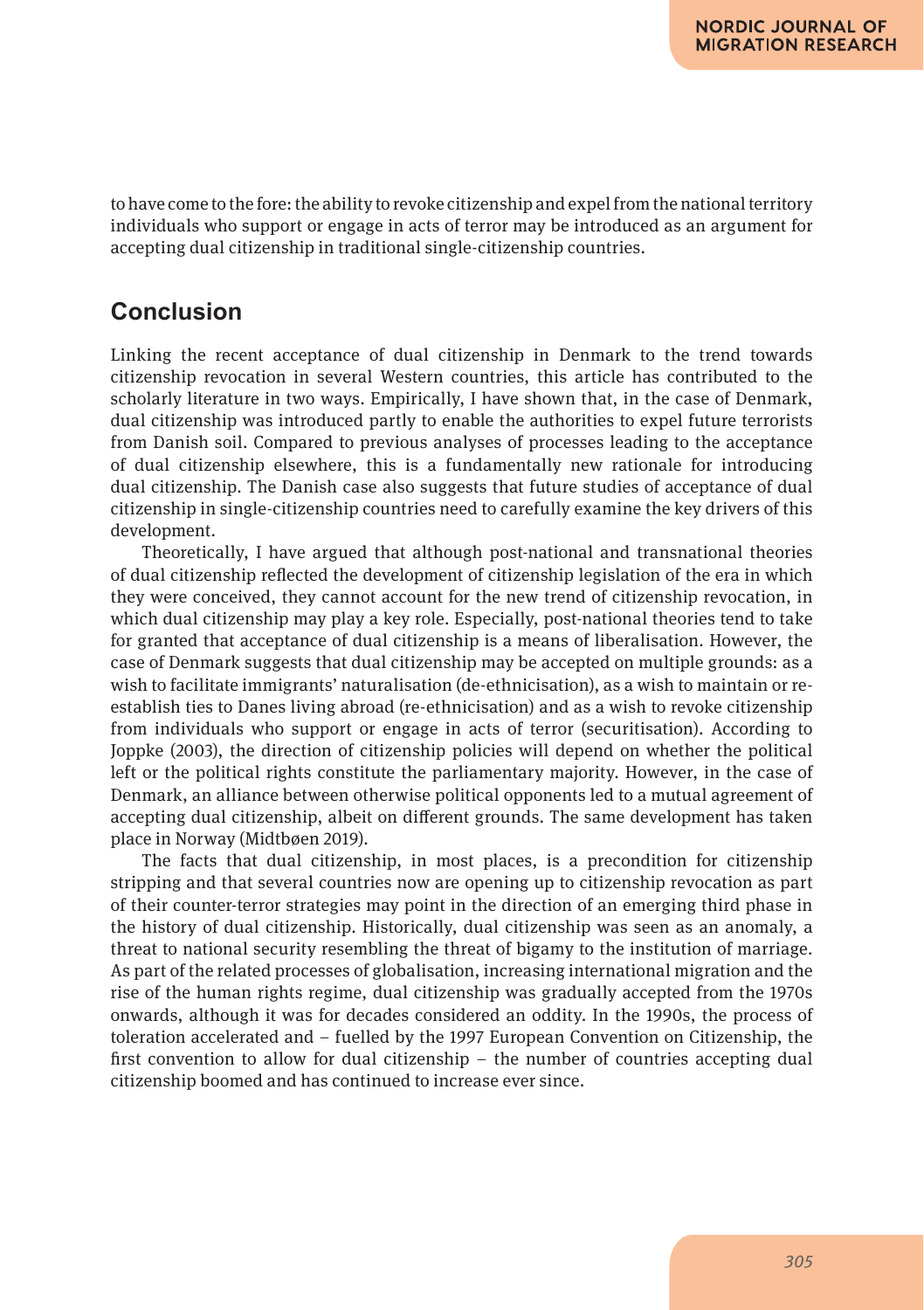To the extent that a third phase in the history of dual citizenship is emerging, it seems tightly knit to the processes of securitisation taking place post-9/11. Indeed, citizenship revocation as a counter-terror measure was first introduced in Britain in 2002, shortly after 9/11, and was tightened after the London attacks in 2005. The fascinating process leading to acceptance of dual citizenship in the Danish case shows that the multiple arguments currently available for acceptance – immigrant incorporation, emigrant tie maintenance and citizenship revocation – created a new political alliance from the far-left to the centreright in Danish politics. This suggests that acceptance of dual citizenship today continues to be reflections of both de-ethnicisation and re-ethnicisation of citizenship, but that securitisation of dual citizenship needs to be added to the mix of key drivers in the post-9/11 era.

# **Acknowledgments**

Many thanks to Christian Joppke, Michael Spång, Nicole Stokes DuPass, the members of the research group Equality, Integration and Migration at the Institute for Social Research, and the journal's two anonymous reviewers, for helpful comments and suggestions to a previous version of the paper. The research is part of the project Governing and Experiencing Citizenship in Multicultural Scandinavia (GOVCIT), funded by The Research Council of Norway (grant number 248007).

## **Notes**

- 1. In 2015, a conservative government regained power in Denmark and the liberalisation of the naturalisation requirements was quickly annulled. The new government, however, decided to retain the acceptance of dual citizenship (Midtbøen et al. 2018).
- 2. An overview of the entire law process, including the Parliamentary debate, is available online (in Danish): http://www.ft.dk/samling/20141/lovforslag/l44/index.htm.
- 3. The complete interview is available online: https://www.b.dk/politiko/dobbeltstatsborgerskab-kan-foere-til-flere-udvisninger-af-kriminelle.
- 4. However, Canada decided to amend the law again in 2017. Since then, the country can no longer revoke citizenship on the grounds of terrorism.
- 5. The interview is available online: https://www.vg.no/nyheter/innenriks/i/BJl83E/ aapner-for-dobbelt-statsborgerskap-for-aa-avskrekke-terror.

## **References**

Aptekar, S 2016, 'Constructing the boundaries of US citizenship in the era of enforcement and securitization', in *Citizenship, belonging, and nation-states in the twenty-first century*, eds. N Stokes-DuPass & R Fruja, Palgrave Macmillan, Houndmills, pp. 1-29.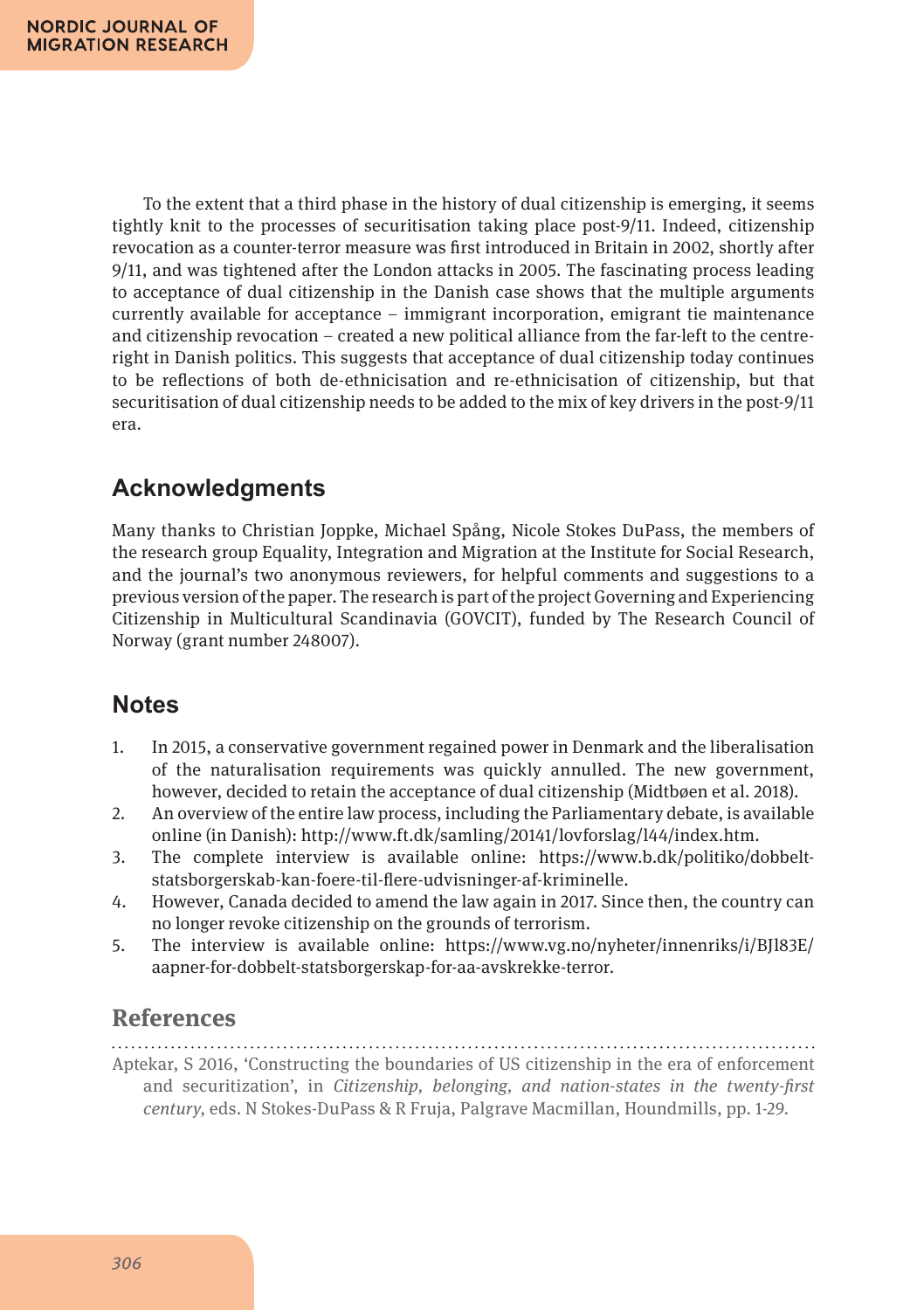- Barth, F 1969, 'Introduction', in *Ethnic groups and boundaries: the social organization of culture difference*, ed. F Barth, Universitetsforlaget, Oslo, pp. 9-38.
- Bauböck, R & Paskalev, V 2015, 'Citizenship deprivation: a normative analysis', *CEPS papers in liberty and security in Europe.* (82/March 2015). Available from: <https://www.ceps. eu/publications/citizenship-deprivation-normative-analysis >.
- Bernitz, H 2012, *Country report: Sweden*. EUDO Citizenship Observatory, European University Institute, Badia Fiesolana.
- Bloemraad, I 2004, 'Who claims dual citizenship? The limits of postnationalism, the possibilities of transnationalism, and the persistence of traditionalism', *International Migration Review*, vol. 38, no. 2, pp. 389-426, DOI:10.1111/j.1747-7379.2004.tb00203.x.
- Bloemraad, I, Korteweg, A & Yurdakul, G 2008, 'Citizenship and immigration: multiculturalism, assimilation and challenges to the nation-state', *Annual Review of Sociology*, vol. 34, pp. 153-179, DOI:10.1146/annurev.soc.34.040507.134608.
- Bosniak, L 2002, 'Multiple nationality and the postnational transformation of citizenship', *Virginia Journal of International Law*, vol. 42, no. 4, pp. 979-1004.
- Brochmann, G & Seland, I 2010, 'Citizenship policies and ideas of nationhood in Scandinavia', *Citizenship Studies*, vol. 14, no. 4, pp. 429-443, DOI:10.1080/13621025.2 010.490037.
- de Hart, B 2007, 'The end of multiculturalism: the end of dual citizenship? Political and public debates on dual citizenship in the Netherlands (1980-2004)', in *Dual citizenship in Europe: from nationhood to societal integration*, ed. T Faist, Ashgate, Aldershot, pp. 77–102.
- Ersbøll, E 2015, *Report on citizenship law: Denmark*. Country Report, RSCAS/EUDO-CIT-CR 2015/15, European University Institute, Badia Fiesolana.
- Faist, T 2007a, 'Dual citizenship: change, prospects, and limits', in *Dual citizenship in Europe: from nationhood to societal integration*, ed. T Faist, Ashgate, Cornwall, pp. 171-200.
- Faist, T 2007b, 'The fixed and porous boundaries of dual citizenship', in *Dual citizenship in Europe: from nationhood to societal integration*, ed. T Faist, Ashgate, Cornwall, pp. 1-44.
- Faist, T 2007c, 'Introduction: the shifting boundaries of the political', In *Dual citizenship in global perspective: from unitary to multiple citizenship*, eds. T Faist & P Kivisto, Palgrave Macmillan, Houndmills, pp. 1-23.
- Gerdes, J & Faist, T 2007, 'Varying views on democracy, rights and duties, and membership: the politics of dual citizenship in European immigration states', in *Dual citizenship in global perspective: from unitary to multiple citizenship*, eds. T Faist & P Kivisto, Palgrave Macmillan, Houndmills, pp. 137–160.
- Hailbronner, K 2006, 'Nationality in public international law and European law', in *Acquisition and loss of nationality: policies and trends in 15 European countries. Volume 1: comparative analysis*, eds. R Bauböck, E Ersbøll, K Groenendijk & H Waldrauch, Amsterdam University Press, Amsterdam, pp. 35-104.
- Hailbronner, K 2015, 'Revocation of citizenship of terrorists: a matter of political expediency', in *The return of banishment: do the new denationalisation policies weaken citizenship?*,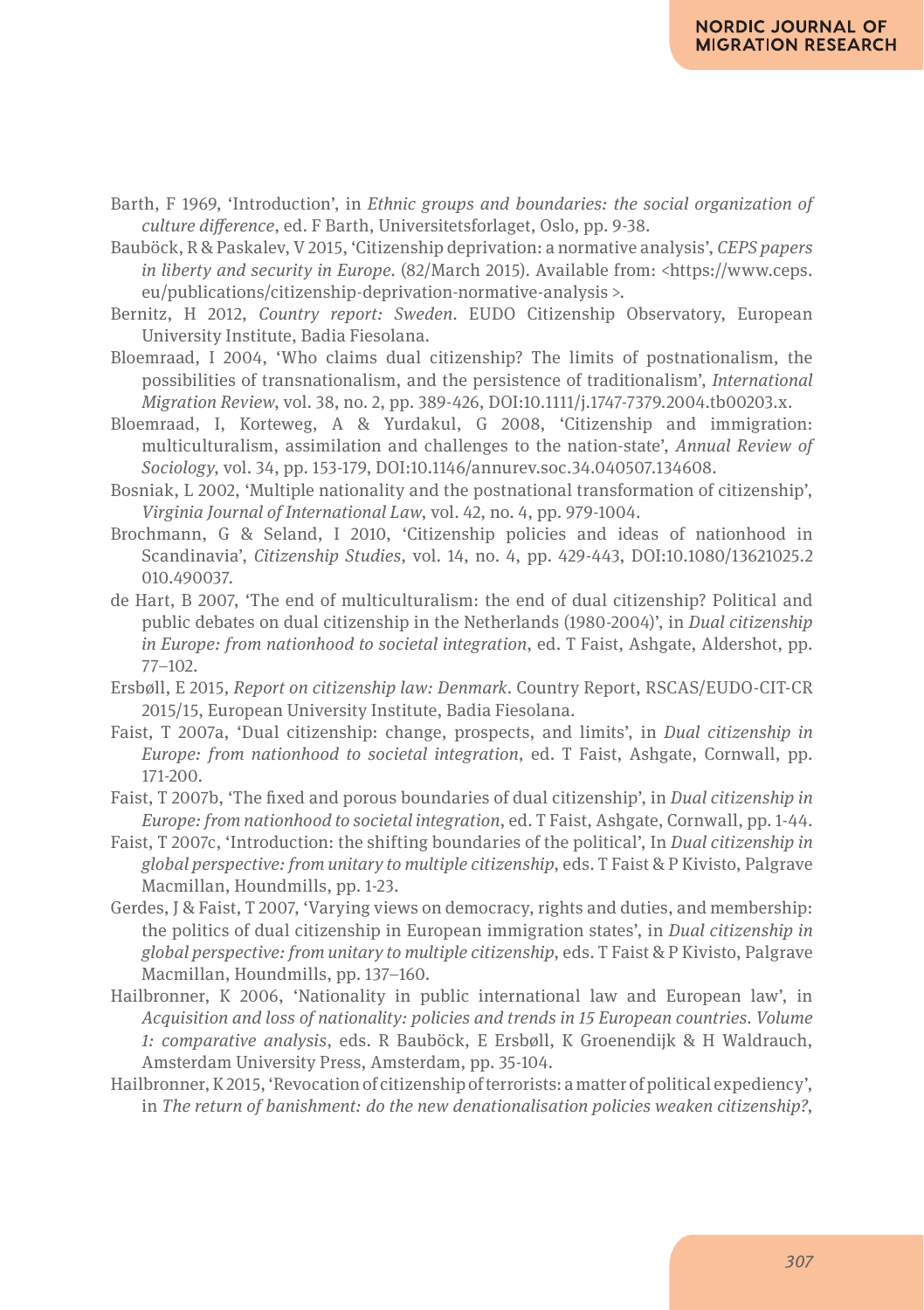eds. A Macklin & R Bauböck, EUI Working Paper RSCAS 2015/14, European University Institute, Badia Fiesolana, pp. 21-25.

Hansen, R & Weil, P 2001, 'Introduction: citizenship, immigration and nationality: towards a convergence in Europe?', in *Towards a European nationality: citizenship, immigration and nationality law in the EU*, eds. R Hansen & P Weil, Palgrave, Basingstoke, pp. 1-23.

- Herzog, B 2015, *Revoking citizenship: expatriation in America from the colonial era to the war on terror*, NYU Press, New York.
- Holm, LK 2006, 'Migration, nationalt tilhørsforhold og statsborgerskab: Forskelligt syn på dobbelt statsborgerskab i Danmark og Sverige', in *Bortom stereotyperna? Invandrare och integration i Danmark och Sverige*, eds. U Hedetoft, B Petersson & L Sturfelt, Makadam Förlag, Göteborg, pp. 299-327.
- Joppke, C 2003, 'Citizenship between De- and Re-Ethnicization', *Archives Européennes de Sociology,* vol. XLIV, no. 3, pp. 429-458, DOI:10.1017/S0003975603001346.
- Joppke, C 2010, *Citizenship and immigration*, Polity Press, Cambridge & Malden.
- Joppke, C 2016, 'Terror and the loss of citizenship', *Citizenship Studies,* vol. 20, no. 6-7, pp. 728-748, DOI:10.1080/13621025.2016.1191435.
- Kivisto, P & Faist, T 2007, *Citizenship: discourse, theory, and transnational prospects*, Blackwell, Malden.
- Kivisto, P 2007, 'Conclusion: the boundaries of citizenship in a transitional age', in *Dual citizenship in global perspective: from unitary to multiple citizenship*, eds. T Faist & P Kivisto, Palgrave Macmillan, Hampshire, pp. 272–287.
- Lavi, S. 2011, 'Citizenship revocation as punishment: on the modern duties of citizens and their criminal breach', *University of Toronto Law Journal,* vol. 61, no. 4, pp. 783-810, DOI:10.3138/utlj.61.4.783.
- Macklin, A & Bauböck, R (eds.) 2015, *The return of banishment: do the new denationalisation policies weaken citizenship?* EUI Working Paper RSCAS 2015/14, European University Institute, Badia Fiesolana.
- Macklin, A 2007, 'The securitization of dual citizenship', in *Dual citizenship in global perspective: from unitary to multiple citizenship*, eds. T Faist & P Kivisto, Palgrave Macmillan, Houndmills, pp. 42–66.
- Macklin, A 2014, 'Citizenship revocation, the privilege to have rights and the production of the alien', *Queen's Law Journal,* vol. 40, no. 1, pp. 1-54, DOI:10.2139/ssrn.2507786.
- Midtbøen, AH 2015, 'Citizenship, integration and the quest for social cohesion: nationality reform in the Scandinavian countries', *Comparative Migration Studies*, vol 3, no. 3, pp. 1–15, DOI:10.1007/s40878-015-0002-y.
- Midtbøen, AH 2019, '*No longer the 'last man standing': Norway decides to allow dual citizenship*'. Available from: <http://globalcit.eu/ no-longer-the-last-man-standing-norway-decides-to-allow-dual-citizenship/>.
- Midtbøen, AH, Birkvad, SR & Erdal, MB 2018, *Citizenship in the Nordic countries: past, present, future*, The Nordic Council of Ministers, Copenhagen.